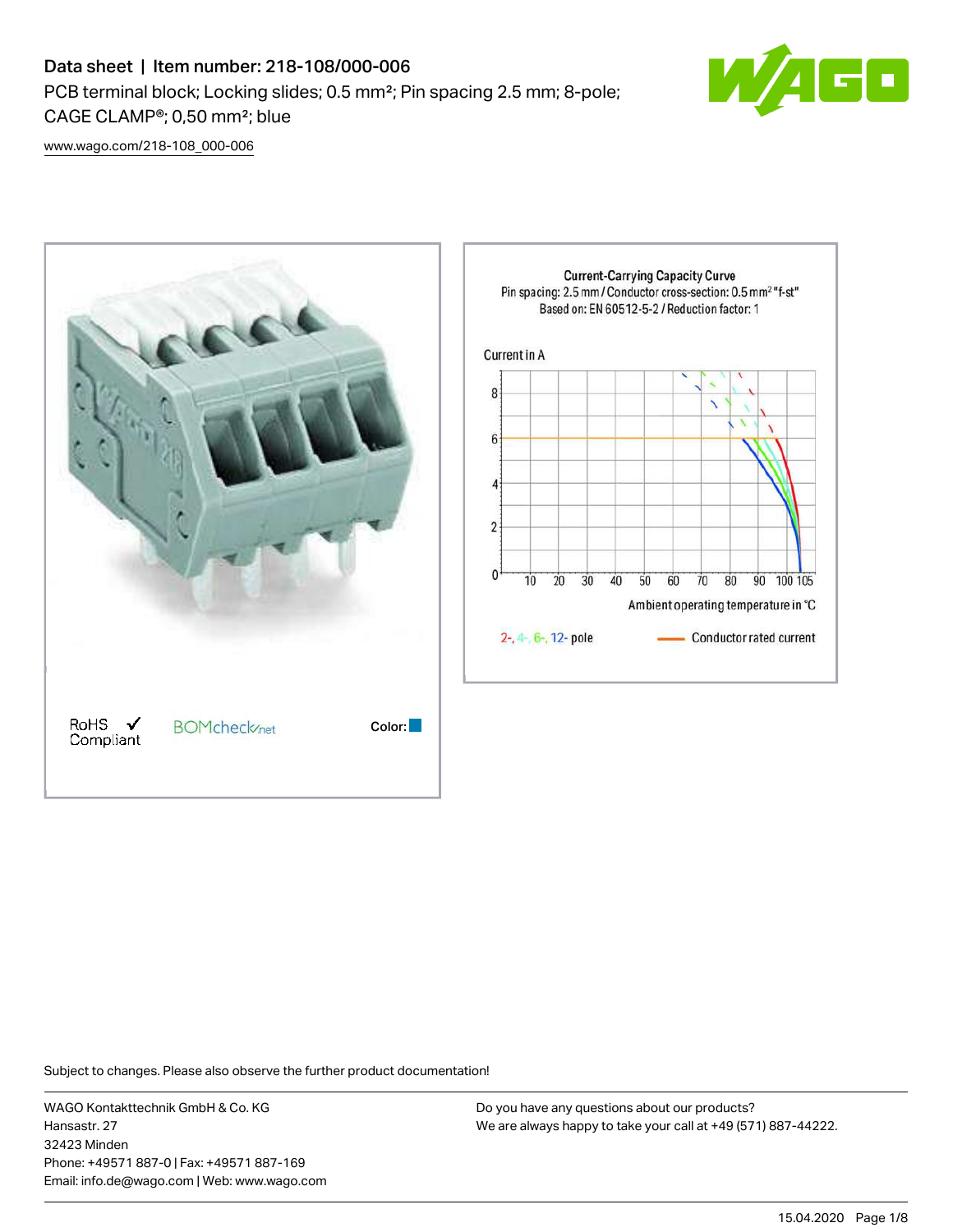



### Item description

- П Terminal strips are just 8.1 mm tall and feature an innovative, locking slide-actuated CAGE CLAMP®
- $\blacksquare$ Several clamping units can be held open simultaneously
- П Easily terminate stranded conductors in

tight spaces (e.g., bus connectors)

## Data Electrical data

# Ratings per IEC/EN 60664-1

| Ratings per                     | IEC/EN 60664-1 |
|---------------------------------|----------------|
| Rated voltage (III / 3)         | 80 V           |
| Rated impulse voltage (III / 3) | $2.5$ kV       |
| Rated voltage (III / 2)         | 160 V          |
| Rated impulse voltage (III / 2) | $2.5$ kV       |
| Rated voltage (II / 2)          | 320 V          |
| Rated impulse voltage (II / 2)  | $2.5$ kV       |
| Rated current                   | 6A             |

Subject to changes. Please also observe the further product documentation!

WAGO Kontakttechnik GmbH & Co. KG Hansastr. 27 32423 Minden Phone: +49571 887-0 | Fax: +49571 887-169 Email: info.de@wago.com | Web: www.wago.com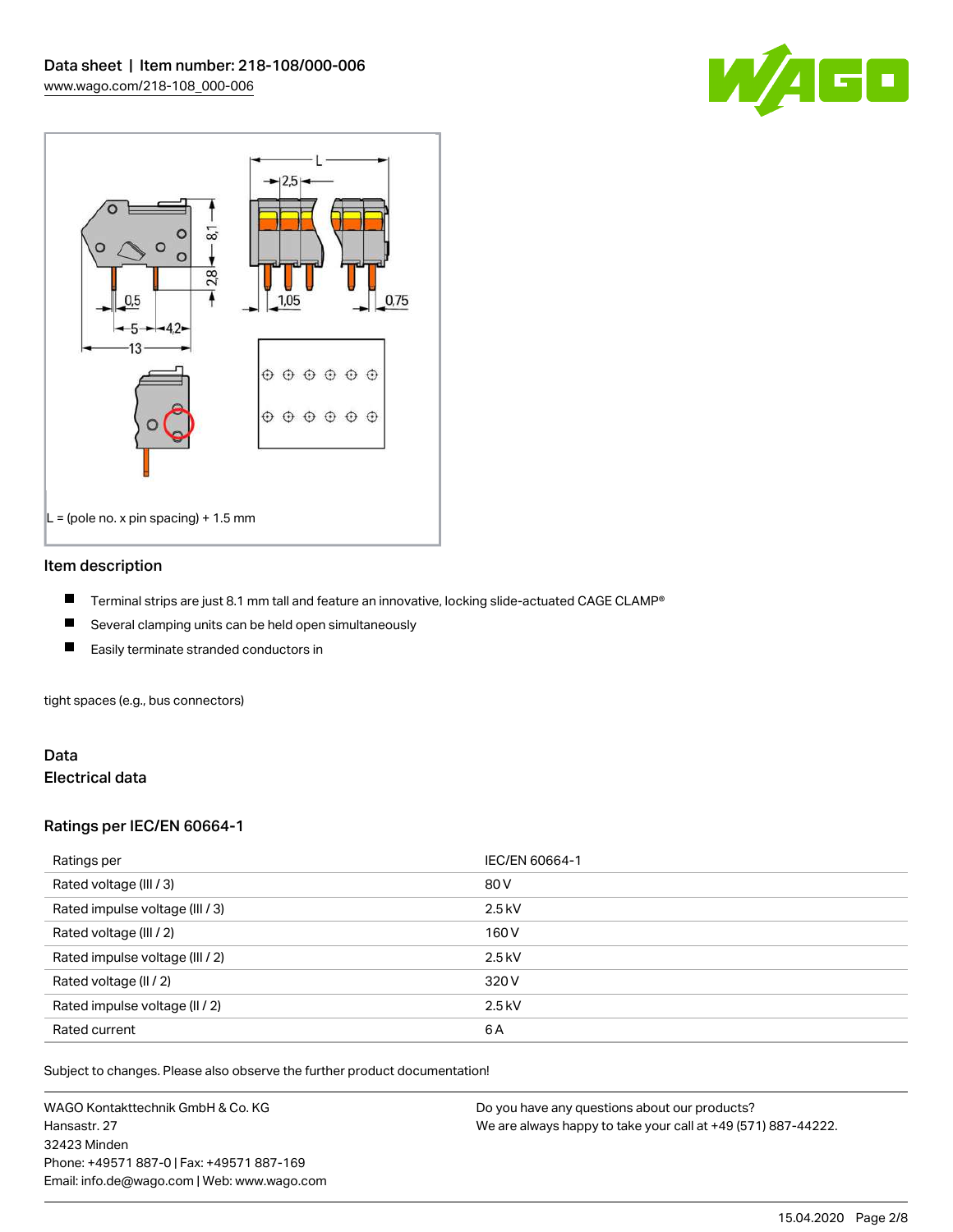

Legend (ratings) (III / 2) ≙ Overvoltage category III / Pollution degree 2

## Approvals per UL 1059

| Rated voltage UL (Use Group B) | 150 V   |
|--------------------------------|---------|
| Rated current UL (Use Group B) |         |
| Approvals per                  | UL 1059 |

# Approvals per CSA

| Rated voltage CSA (Use Group B) | 150 V |
|---------------------------------|-------|
| Rated current CSA (Use Group B) |       |

## Connection data

| Connection technology                                       | CAGE CLAMP®                                                              |
|-------------------------------------------------------------|--------------------------------------------------------------------------|
| Actuation type                                              | Slider                                                                   |
| Solid conductor                                             | $0.080.5$ mm <sup>2</sup> / 28  20 AWG                                   |
| Fine-stranded conductor                                     | $0.080.5$ mm <sup>2</sup> / 28  20 AWG                                   |
| Fine-stranded conductor with ferrule with plastic collar    | $0.25$ mm <sup>2</sup>                                                   |
| Fine-stranded conductor with ferrule without plastic collar | $0.25$ mm <sup>2</sup>                                                   |
| Strip length                                                | $56$ mm $/ 0.20.24$ inch                                                 |
| Conductor entry angle to the PCB                            | $40^{\circ}$                                                             |
| No. of poles                                                | 8                                                                        |
| Total number of connection points                           | 8                                                                        |
| Total number of potentials                                  | 8                                                                        |
| Number of connection types                                  | 1                                                                        |
| Number of levels                                            | 1                                                                        |
| Note (conductor cross-section)                              | Terminating 0.75 mm <sup>2</sup> /18 AWG conductors is possible; however |
|                                                             | insulation diameter allows only every other clamping unit to be          |
|                                                             | terminated with this conductor size.                                     |

## Geometrical Data

| Pin spacing             | 2,5 mm / 0.098 inch  |
|-------------------------|----------------------|
| Width                   | 21,5 mm / 0.846 inch |
| Height                  | 10,9 mm / 0.429 inch |
| Height from the surface | 8,1 mm / 0.319 inch  |
| Depth                   | 13 mm / 0.512 inch   |
| Solder pin length       | $2.8 \,\mathrm{mm}$  |
| Solder pin dimensions   | $0.5 \times 0.75$ mm |

Subject to changes. Please also observe the further product documentation!

WAGO Kontakttechnik GmbH & Co. KG Hansastr. 27 32423 Minden Phone: +49571 887-0 | Fax: +49571 887-169 Email: info.de@wago.com | Web: www.wago.com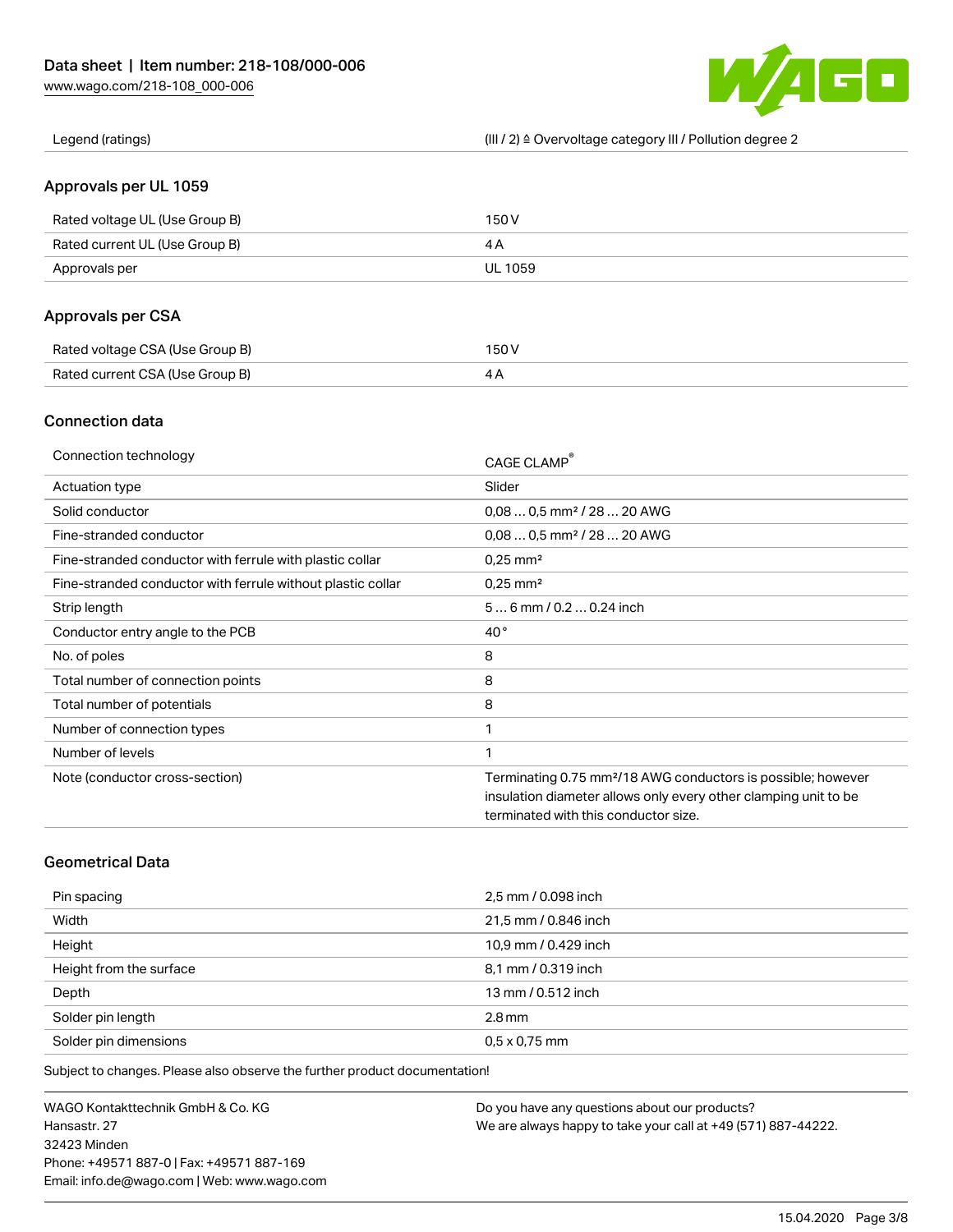

| Drilled hole diameter (tolerance) | $(+0,1)$ mm |
|-----------------------------------|-------------|
|                                   |             |

# PCB contact

| PCB contact                         | тнт                                      |
|-------------------------------------|------------------------------------------|
| Solder pin arrangement              | over the entire terminal strip (in-line) |
| Number of solder pins per potential |                                          |

## Material Data

| Color                       | blue                                  |
|-----------------------------|---------------------------------------|
| Material group              |                                       |
| Insulating material         | Polyamide 66 (PA 66)                  |
| Flammability class per UL94 | V0                                    |
| Clamping spring material    | Chrome nickel spring steel (CrNi)     |
| Contact material            | Electrolytic copper $(E_{\text{Cl}})$ |
| Contact plating             | tin-plated                            |
| Fire load                   | 0.035 MJ                              |
| Weight                      | 2.6g                                  |
|                             |                                       |

### Environmental Requirements

### Commercial data

| Product Group      | 4 (Printed Circuit) |
|--------------------|---------------------|
| Packaging type     | <b>BOX</b>          |
| Country of origin  | PL                  |
| <b>GTIN</b>        | 4044918877800       |
| Customs Tariff No. | 85369010000         |

## Approvals / Certificates

### Country specific Approvals

|           |                                        |                                 | Certificate |
|-----------|----------------------------------------|---------------------------------|-------------|
| Logo      | Approval                               | <b>Additional Approval Text</b> | name        |
| <b>RE</b> | <b>CSA</b><br>DEKRA Certification B.V. | C22.2 No. 158                   | 1565656     |

Subject to changes. Please also observe the further product documentation!

WAGO Kontakttechnik GmbH & Co. KG Hansastr. 27 32423 Minden Phone: +49571 887-0 | Fax: +49571 887-169 Email: info.de@wago.com | Web: www.wago.com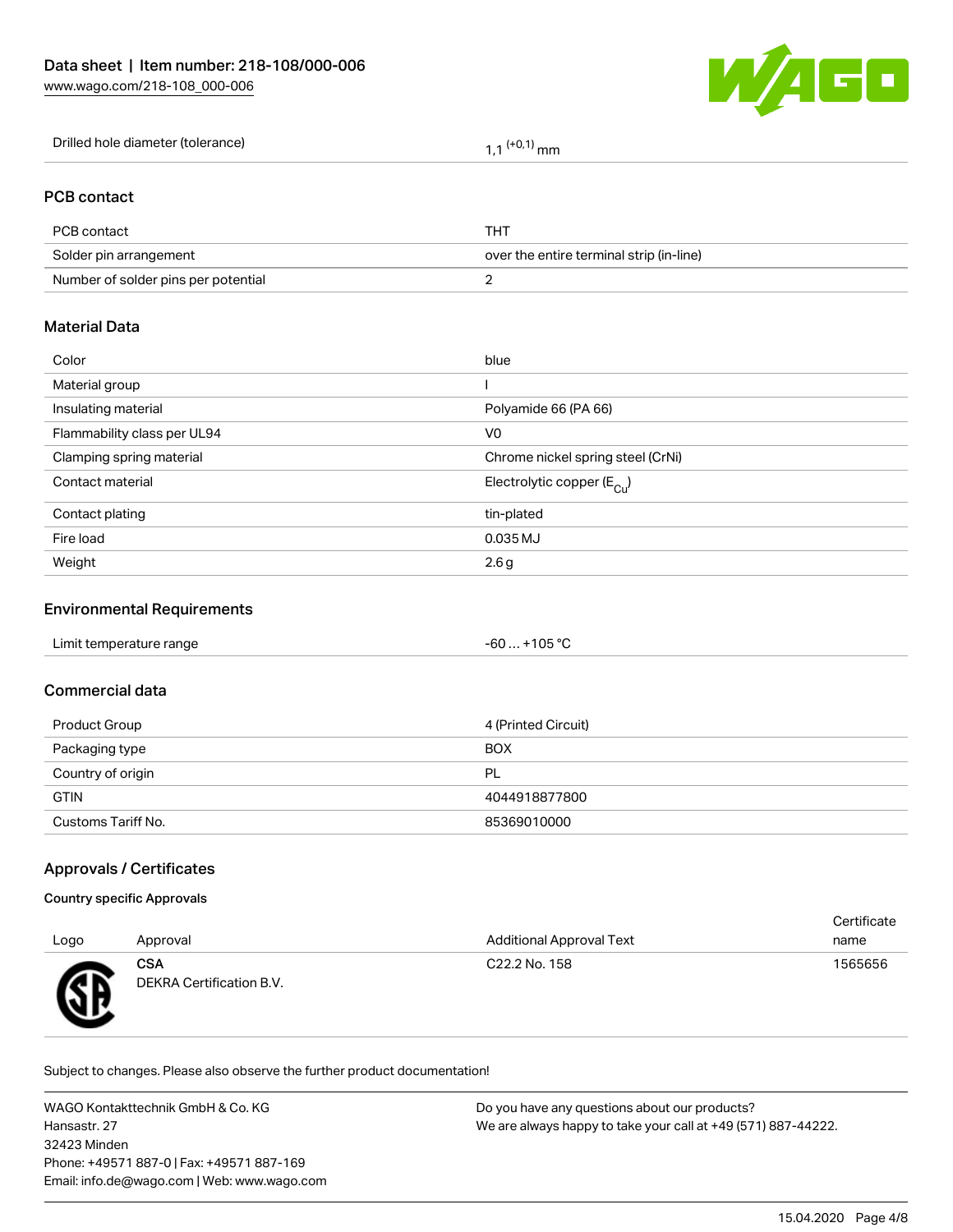

### UL-Approvals

| Logo   | Approval                      | <b>Additional Approval Text</b> | Certificate<br>name |
|--------|-------------------------------|---------------------------------|---------------------|
|        | UL                            | <b>UL 1059</b>                  | 20190630-           |
| $\Box$ | UL International Germany GmbH |                                 | E45172              |

### Counterpart

# Compatible products

check

|         | Item no.: 735-500                                                                                      | www.wago.com/735-500             |  |
|---------|--------------------------------------------------------------------------------------------------------|----------------------------------|--|
|         | Test pin; 1 mm Ø; with solder connection for test wire                                                 |                                  |  |
| ferrule |                                                                                                        |                                  |  |
|         | Item no.: 216-131                                                                                      |                                  |  |
|         | Ferrule; Sleeve for 0.25 mm <sup>2</sup> / AWG 24; uninsulated; electro-tin plated                     | www.wago.com/216-131             |  |
|         | Item no.: 216-151                                                                                      |                                  |  |
|         | Ferrule; Sleeve for 0.25 mm <sup>2</sup> / AWG 24; uninsulated; electro-tin plated                     | www.wago.com/216-151             |  |
|         | Item no.: 216-301                                                                                      |                                  |  |
|         | Ferrule; Sleeve for 0.25 mm <sup>2</sup> / AWG 24; insulated; electro-tin plated; yellow               | www.wago.com/216-301             |  |
|         | Item no.: 216-321                                                                                      |                                  |  |
|         | Ferrule; Sleeve for 0.25 mm <sup>2</sup> / AWG 24; insulated; electro-tin plated; yellow               | www.wago.com/216-321             |  |
| tools   |                                                                                                        |                                  |  |
|         | Item no.: 210-647                                                                                      |                                  |  |
|         | Operating tool; Blade: 2.5 x 0.4 mm; with a partially insulated shaft                                  | www.wago.com/210-647             |  |
|         | Item no.: 210-719                                                                                      |                                  |  |
|         | Operating tool; Blade: 2.5 x 0.4 mm; with a partially insulated shaft                                  | www.wago.com/210-719             |  |
|         | Marking accessories                                                                                    |                                  |  |
|         | Item no.: 210-331/250-202                                                                              |                                  |  |
|         | Marking strips; as a DIN A4 sheet; MARKED; 1-16 (400x); Height of marker strip: 2.3 mm/0.091 in; Strip | www.wago.com/210-331<br>/250-202 |  |
|         | length 182 mm; Horizontal marking; Self-adhesive; white                                                |                                  |  |

#### Item no.: 210-331/250-204

Subject to changes. Please also observe the further product documentation!

WAGO Kontakttechnik GmbH & Co. KG Hansastr. 27 32423 Minden Phone: +49571 887-0 | Fax: +49571 887-169 Email: info.de@wago.com | Web: www.wago.com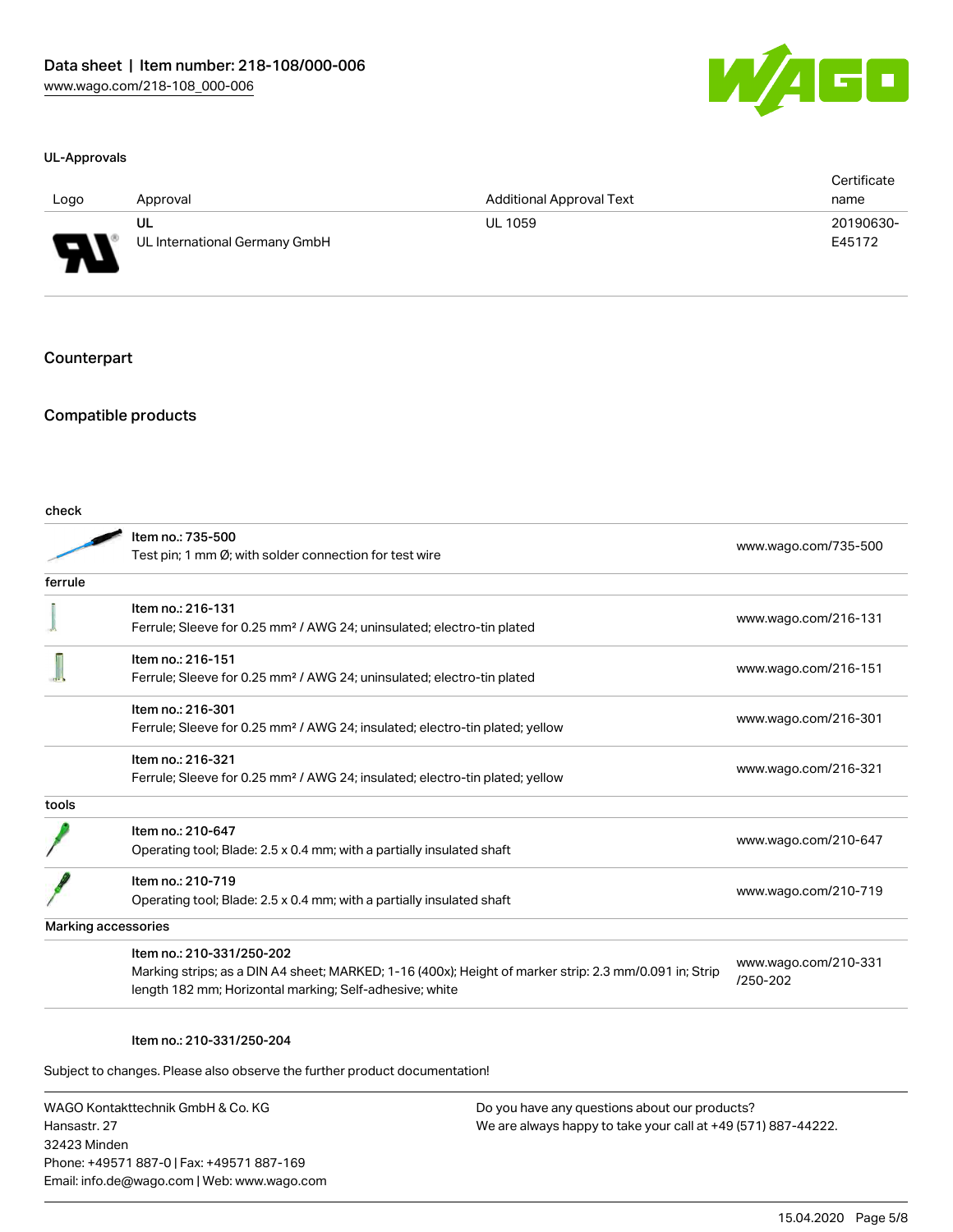

|                              | Marking strips; as a DIN A4 sheet; MARKED; 17-32 (400x); Height of marker strip: 2.3 mm/0.091 in; Strip<br>length 182 mm; Horizontal marking; Self-adhesive; white<br>Item no.: 210-331/250-206<br>Marking strips; as a DIN A4 sheet; MARKED; 33-48 (400x); Height of marker strip: 2.3 mm/0.091 in; Strip<br>length 182 mm; Horizontal marking; Self-adhesive; white<br>Item no.: 210-331/250-207<br>Marking strips; as a DIN A4 sheet; MARKED; 1-48 (100x); Height of marker strip: 2.3 mm/0.091 in; Strip<br>length 182 mm; Horizontal marking; Self-adhesive; white |             | www.wago.com/210-331<br>/250-204<br>www.wago.com/210-331<br>/250-206<br>www.wago.com/210-331<br>/250-207 |          |
|------------------------------|-------------------------------------------------------------------------------------------------------------------------------------------------------------------------------------------------------------------------------------------------------------------------------------------------------------------------------------------------------------------------------------------------------------------------------------------------------------------------------------------------------------------------------------------------------------------------|-------------|----------------------------------------------------------------------------------------------------------|----------|
|                              |                                                                                                                                                                                                                                                                                                                                                                                                                                                                                                                                                                         |             |                                                                                                          |          |
|                              |                                                                                                                                                                                                                                                                                                                                                                                                                                                                                                                                                                         |             |                                                                                                          |          |
| <b>Downloads</b>             |                                                                                                                                                                                                                                                                                                                                                                                                                                                                                                                                                                         |             |                                                                                                          |          |
| Documentation                |                                                                                                                                                                                                                                                                                                                                                                                                                                                                                                                                                                         |             |                                                                                                          |          |
|                              | <b>Additional Information</b><br><b>Technical explanations</b>                                                                                                                                                                                                                                                                                                                                                                                                                                                                                                          | Apr 3, 2019 | pdf<br>3.6 MB                                                                                            | Download |
| CAD/CAE-Data                 |                                                                                                                                                                                                                                                                                                                                                                                                                                                                                                                                                                         |             |                                                                                                          |          |
| CAD data                     |                                                                                                                                                                                                                                                                                                                                                                                                                                                                                                                                                                         |             |                                                                                                          |          |
| 2D/3D Models 218-108/000-006 |                                                                                                                                                                                                                                                                                                                                                                                                                                                                                                                                                                         | <b>URL</b>  | Download                                                                                                 |          |
| <b>PCB Design</b>            |                                                                                                                                                                                                                                                                                                                                                                                                                                                                                                                                                                         |             |                                                                                                          |          |
|                              | Symbol and Footprint 218-108/000-006                                                                                                                                                                                                                                                                                                                                                                                                                                                                                                                                    |             | <b>URL</b>                                                                                               | Download |
|                              | CAx data for your PCB design, consisting of "schematic symbols and PCB footprints",<br>allow easy integration of the WAGO component into your development environment.                                                                                                                                                                                                                                                                                                                                                                                                  |             |                                                                                                          |          |
| <b>Supported formats:</b>    |                                                                                                                                                                                                                                                                                                                                                                                                                                                                                                                                                                         |             |                                                                                                          |          |
| H                            | Accel EDA 14 & 15                                                                                                                                                                                                                                                                                                                                                                                                                                                                                                                                                       |             |                                                                                                          |          |
|                              | Altium 6 to current version                                                                                                                                                                                                                                                                                                                                                                                                                                                                                                                                             |             |                                                                                                          |          |
| ш                            | Cadence Allegro                                                                                                                                                                                                                                                                                                                                                                                                                                                                                                                                                         |             |                                                                                                          |          |
|                              | DesignSpark                                                                                                                                                                                                                                                                                                                                                                                                                                                                                                                                                             |             |                                                                                                          |          |
|                              | Eagle Libraries                                                                                                                                                                                                                                                                                                                                                                                                                                                                                                                                                         |             |                                                                                                          |          |
| KiCad                        |                                                                                                                                                                                                                                                                                                                                                                                                                                                                                                                                                                         |             |                                                                                                          |          |
| L                            | Mentor Graphics BoardStation                                                                                                                                                                                                                                                                                                                                                                                                                                                                                                                                            |             |                                                                                                          |          |
| п                            | Mentor Graphics Design Architect                                                                                                                                                                                                                                                                                                                                                                                                                                                                                                                                        |             |                                                                                                          |          |
| ш                            | Mentor Graphics Design Expedition 99 and 2000                                                                                                                                                                                                                                                                                                                                                                                                                                                                                                                           |             |                                                                                                          |          |
| L                            | OrCAD 9.X PCB and Capture                                                                                                                                                                                                                                                                                                                                                                                                                                                                                                                                               |             |                                                                                                          |          |
|                              | PADS PowerPCB 3, 3.5, 4.X, and 5.X                                                                                                                                                                                                                                                                                                                                                                                                                                                                                                                                      |             |                                                                                                          |          |
|                              | Subject to changes. Please also observe the further product documentation!                                                                                                                                                                                                                                                                                                                                                                                                                                                                                              |             |                                                                                                          |          |
|                              | WAGO Kontakttechnik GmbH & Co. KG<br>Do you have any questions about our products?                                                                                                                                                                                                                                                                                                                                                                                                                                                                                      |             |                                                                                                          |          |

WAGO Kontakttechnik GmbH & Co. KG Hansastr. 27 32423 Minden Phone: +49571 887-0 | Fax: +49571 887-169 Email: info.de@wago.com | Web: www.wago.com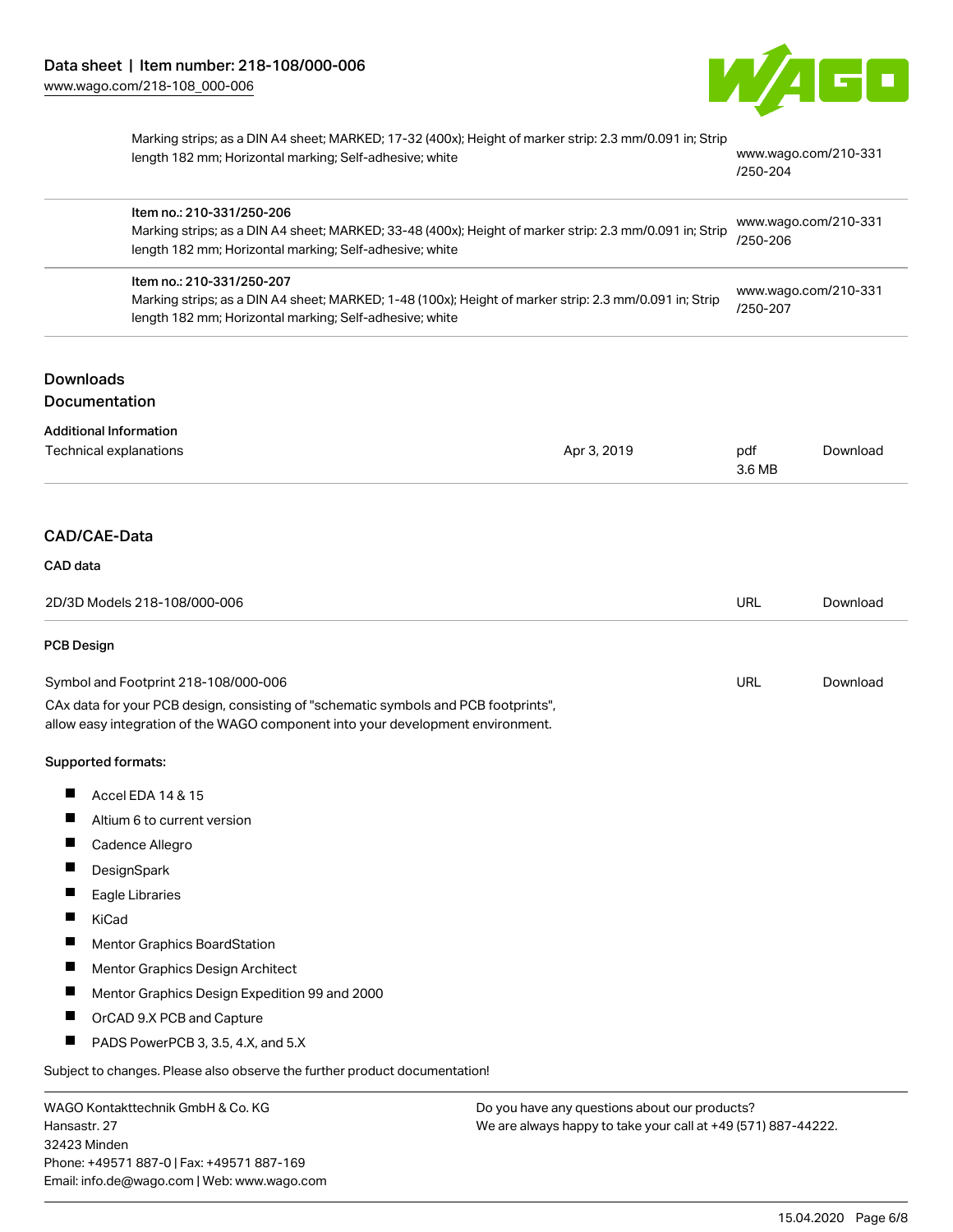**AGO** 

- П PADS PowerPCB and PowerLogic 3.0
- П PCAD 2000, 2001, 2002, 2004, and 2006
- П Pulsonix 8.5 or newer
- П **STL**
- П 3D STEP
- П TARGET 3001!
- $\blacksquare$ View Logic ViewDraw
- $\blacksquare$ Quadcept
- $\blacksquare$ Zuken CadStar 3 and 4
- П Zuken CR-5000 and CR-8000

PCB Component Libraries (EDA), PCB CAD Library Ultra Librarian

### Installation Notes

Conductor termination



Terminating stranded conductors in confined spaces requires a great deal of patience, unless you use the new 218 Series PCB Terminal Strips. The clamping units of these strips can be held open during termination process via integrated locking slide.



Terminating 0.75 mm² (18 AWG) conductors is possible; however, insulation diameter allows only every other clamping unit to be terminated with this conductor size.



Conductor termination: To momentarily open the clamping unit, use screwdriver and then insert a stripped conductor. To open clamping unit for an extended period, move locking slide toward conductor entry hole. Then fully insert stripped conductor and move locking slide back to original position (also possible to perform with fingernail).

Subject to changes. Please also observe the further product documentation!

WAGO Kontakttechnik GmbH & Co. KG Hansastr. 27 32423 Minden Phone: +49571 887-0 | Fax: +49571 887-169 Email: info.de@wago.com | Web: www.wago.com